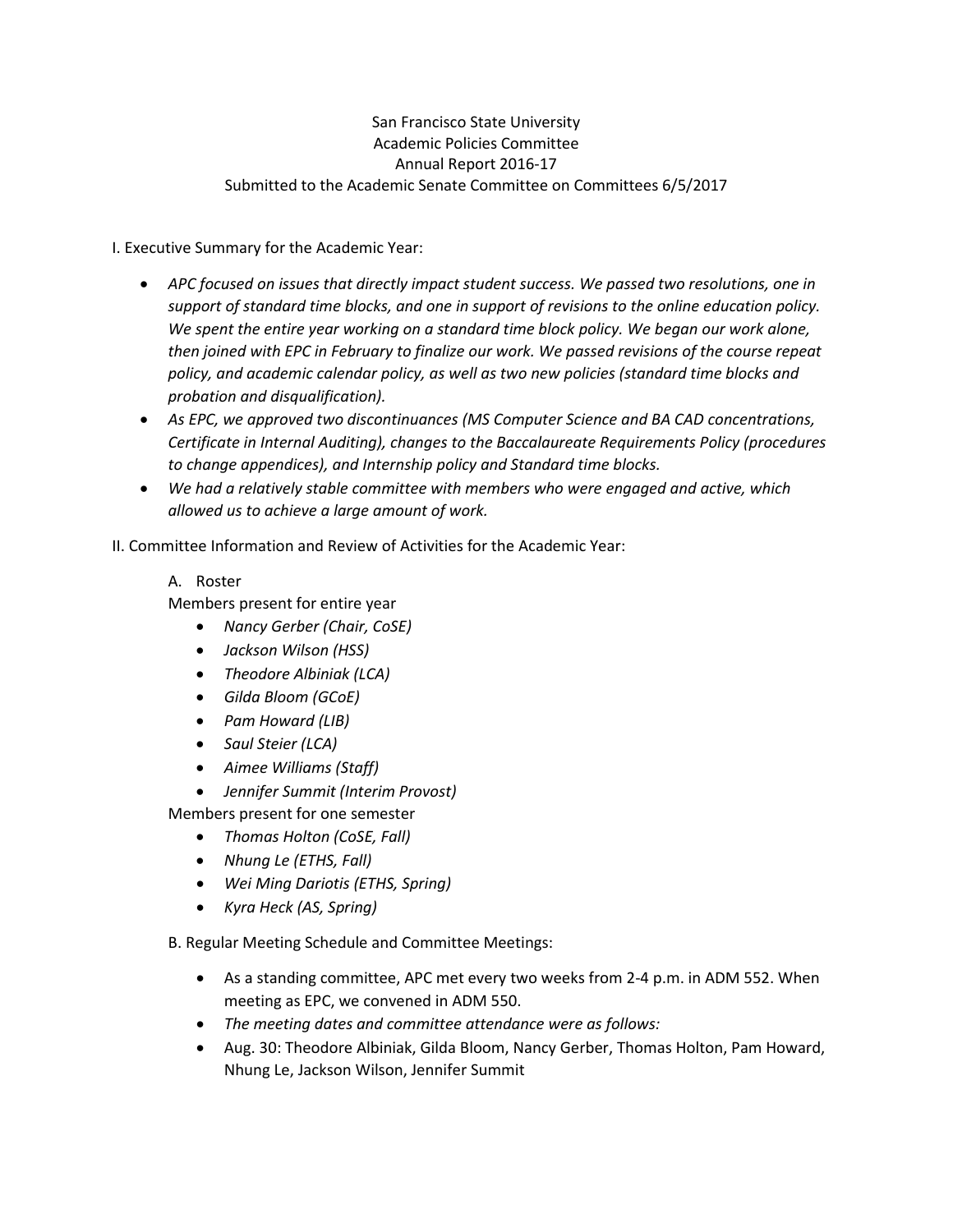- Sept. 13: Theodore Albiniak, Gilda Bloom, Nancy Gerber, Thomas Holton, Pam Howard, Nhung Le, Jackson Wilson, Jennifer Summit, Aimee Williams
- Sept. 27: Theodore Albiniak, Gilda Bloom, Nancy Gerber, Thomas Holton, Pam Howard, Nhung Le, Jackson Wilson, Jennifer Summit, Aimée Williams
- Oct. 11: Theodore Albiniak, Gilda Bloom, Nancy Gerber, Thomas Holton, Pam Howard, Nhung Le, Jackson Wilson, Saul Steier, Aimee Williams
- Oct. 25: Oct. 11: Theodore Albiniak, Gilda Bloom, Nancy Gerber, Thomas Holton, Pam Howard, Nhung Le, Jackson Wilson, Saul Steier, Aimee Williams
- Nov. 8: Gilda Bloom, Nancy Gerber, Pam Howard, Nhung Le, Jackson Wilson, Jennifer Summit, Thomas Holton,
- Nov. 29: Gilda Bloom, Nancy Gerber, Jackson Wilson, Saul Steier, Teddy Albiniak, Pam Howard, Tom Holton, Jane DeWitt (substituting for Jennifer Summit)
- Jan. 31: Gilda Bloom, Nancy Gerber, Jackson Wilson, Saul Steier, Teddy Albiniak, Pam Howard, Tom Holton
- Feb. 14: Nancy Gerber, Jackson Wilson, Theodore Albiniak, Aimee Williams, Kyra Heck, Jennifer Summit
- Feb. 28: Nancy Gerber, Jackson Wilson, Theodore Albiniak, Aimee Williams, Kyra Heck
- Mar. 4: Attendance not taken
- Mar. 28: Nancy Gerber, Theodore Albiniak, Aimee Williams, Kyra Heck, Gilda Bloom, Saul Steier, Jackson Wilson. Pam Howard
- Apr 11: Nancy Gerber, Theodore Albiniak, Aimee Williams, Kyra Heck, Gilda Bloom, Saul Steier, Jackson Wilson, Pam Howard
- Apr 25: Nancy Gerber, Theodore Albiniak, Aimee Williams, Kyra Heck, Gilda Bloom, Saul Steier, Jackson Wilson, Pam Howard, Wei Ming Dariotis

# C. Action Items

# Passed by Senate

# **APC**

- *Resolution in support Standardized Time Blocks policy*
- *Resolution in support of revisions to online education policy*
- *Revision to course repeat policy – implementation of grade forgiveness for repeated courses and no repeat limit on Ws in an individual course. In alignment with EO 1037*
- *Revision of Academic Calendar policy – addition of language emphasizing courses must meet during finals period.*
- *Probation and Disqualification policy – new policy in alignment with EO 1038*

# *EPC*

- *Standardized time blocks policy (APC fall, EPC spring)*
- *Discontinuances (MS in Computer Science, 3 concentrations; Certificate in Internal Auditing; BA in CAD, conc. in policy, advocacy and systems)*
- *Policy on Internships – new policy in alignment with EO 1064*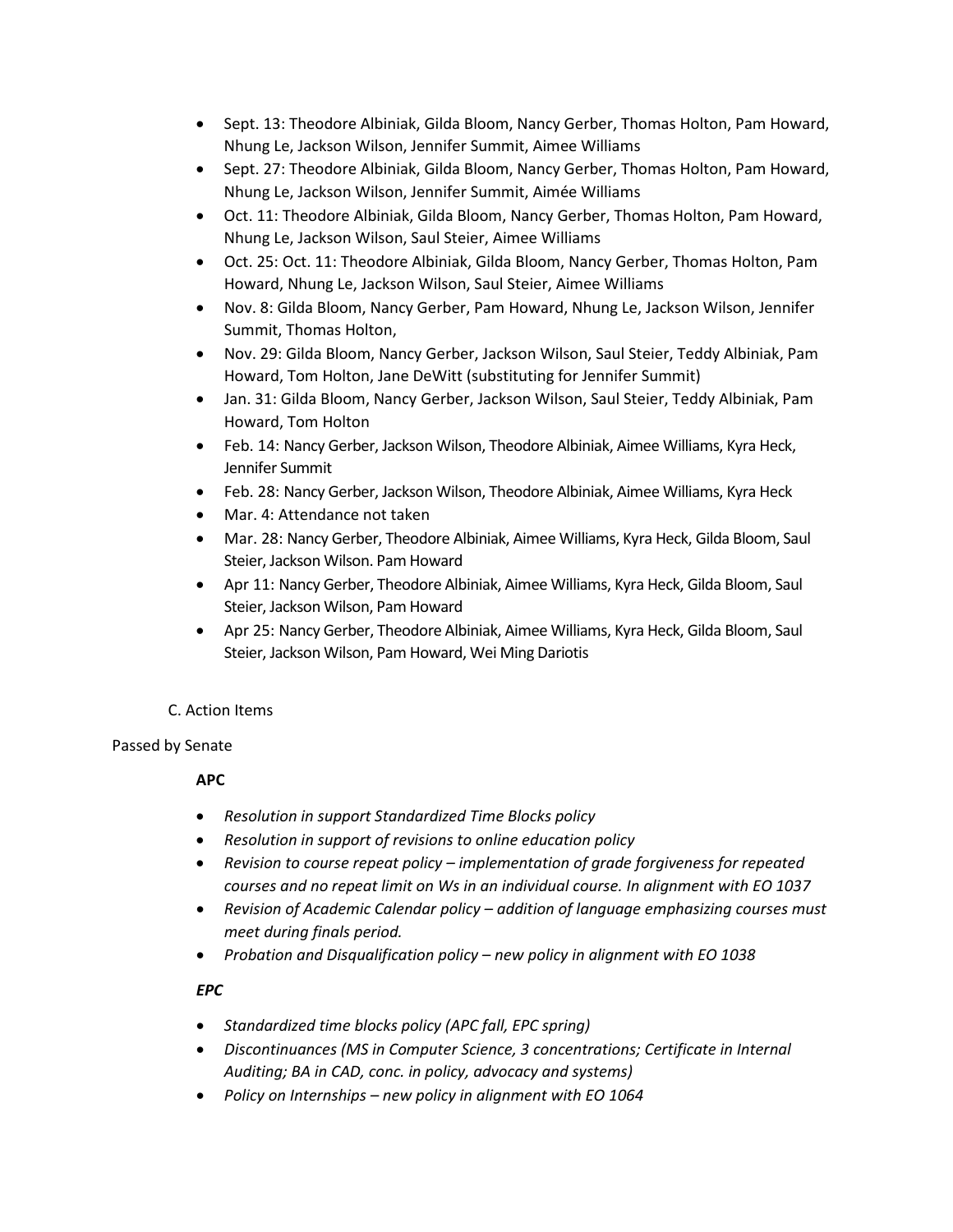- *Baccalaureate Requirements policy – changes to procedures for modifying appendices.*
- III. Committee Recommendations for the upcoming Academic Year:

A. Charge

APC Charge and Membership

#### Membership:

- a. A minimum of seven members of the Academic Senate
- b. Two students, one graduate and one undergraduate, appointed by the Associated Students
- c. The Vice President for Academic Affairs

#### Charge:

The Academic Policies Committee (APC) shall study and evaluate existing educational policies and plans and may initiate recommendations for changes in them. No modifications in such plans or policies shall be implemented without the approval of this Committee.

Among the specific functions of the Academic Policies Committee are the following:

- The review of and suggested modifications in the academic master plan based on the continuing analysis of the educational objectives of the University and the needs of its students;
- The determination of the general scope and relative size or priority of programs;
- The establishment of criteria for adoption or modification of degree programs;
- The review of grading practices and standards;
- The review of admissions policies;
- The review of each year's academic calendar; and
- The development of criteria governing experiential learning, both prior (e.g., CEEL, credit by examination, advanced placement) and sponsored (e.g., internships, supervised field experiences), and of procedures for implementing such criteria.

#### EPC Charge and Membership

a. The Academic Policies Committee (APC) and Curriculum Review and Approval Committee (CRAC) shall meet jointly as the Educational Policies Council (EPC) on an as-needed basis to discuss: 1) policies and procedures being established by APC; 2) implementation and review procedures being followed by CRAC; and 3) actions of the Academic Senate, the President or the Office of the Vice President for Academic Affairs/Provost. The chairs of APC and CRAC shall consult regularly about issues facing both committees. The chair of APC shall convene and serve as chair of EPC.

b. Examples of issues that might come before EPC include but are not limited to requests by programs for exceptions to GE policy and proposals for program discontinuance. The process for review of proposed discontinuance of undergraduate and graduate degrees, concentrations, minors, and certificates is fully outlined in AS Policy #S93-177 Academic Program Discontinuance.